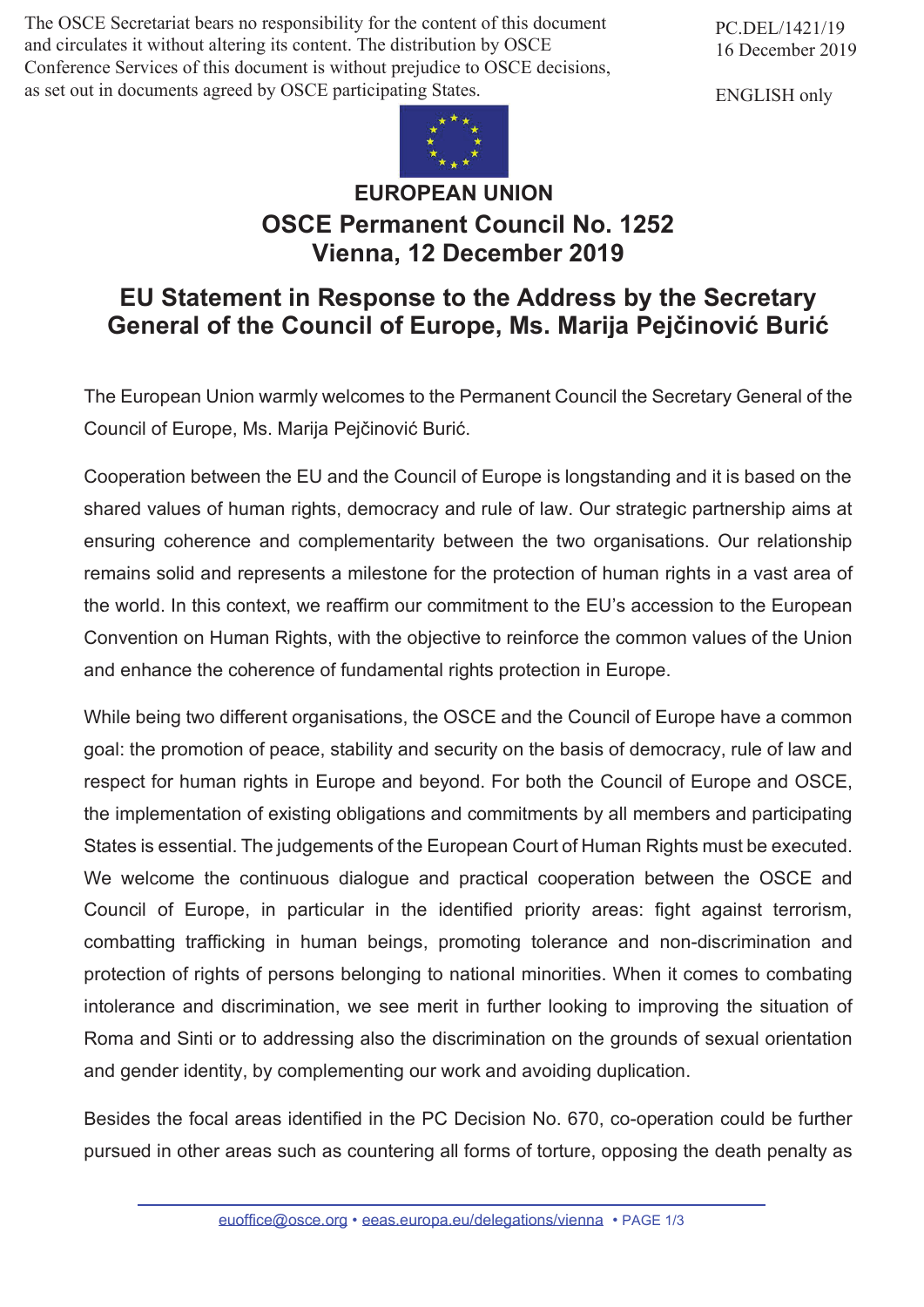well as areas where joint work has already proven productive, such as media freedom, including safety of journalists, or human rights education.

The Council of Europe and the OSCE should coordinate their work on combating and eliminating violence against women and girls, as on one hand within the Council of Europe we have one of the most comprehensive international treaties on preventing and combating violence against women and domestic violence, and on the other we have an impressive body of OSCE commitments, complemented with thematic reports, data collection and projects of the OSCE institutions, structures and field missions.

Election observation and assistance in ensuring that electoral systems meet international standards are extremely important areas for both Organisations. International election observation activities and assistance in matters related to elections are enhanced when the OSCE/ODIHR, the OSCE Parliamentary Assembly, the Parliamentary Assembly of the Council of Europe and European Parliament work in partnership. We encourage continued cooperation and coordination.

We also continue to encourage the well-established cooperation between ODIHR and the Venice Commission in presenting legal reviews or in elaborating common Guidelines on specific topics, as well as the close cooperation between the HCNM and the Venice **Commission** 

We would be interested to learn more about how we could better use, in your opinion, each other's comparative advantages in promoting our mutually desired outcomes, whilst fully respecting mandates and avoiding duplication.

In concluding, the European Union looks forward to continuing the close cooperation between the OSCE and the Council of Europe and we wish you, Ms. Marija Pejčinović Burić, every success in the exercise of your mandate. The EU takes the opportunity to thank the French Presidency of the Committee of Ministers of the Council of Europe and wish the very best to Georgia which has recently assumed its Presidency.

Thank you.